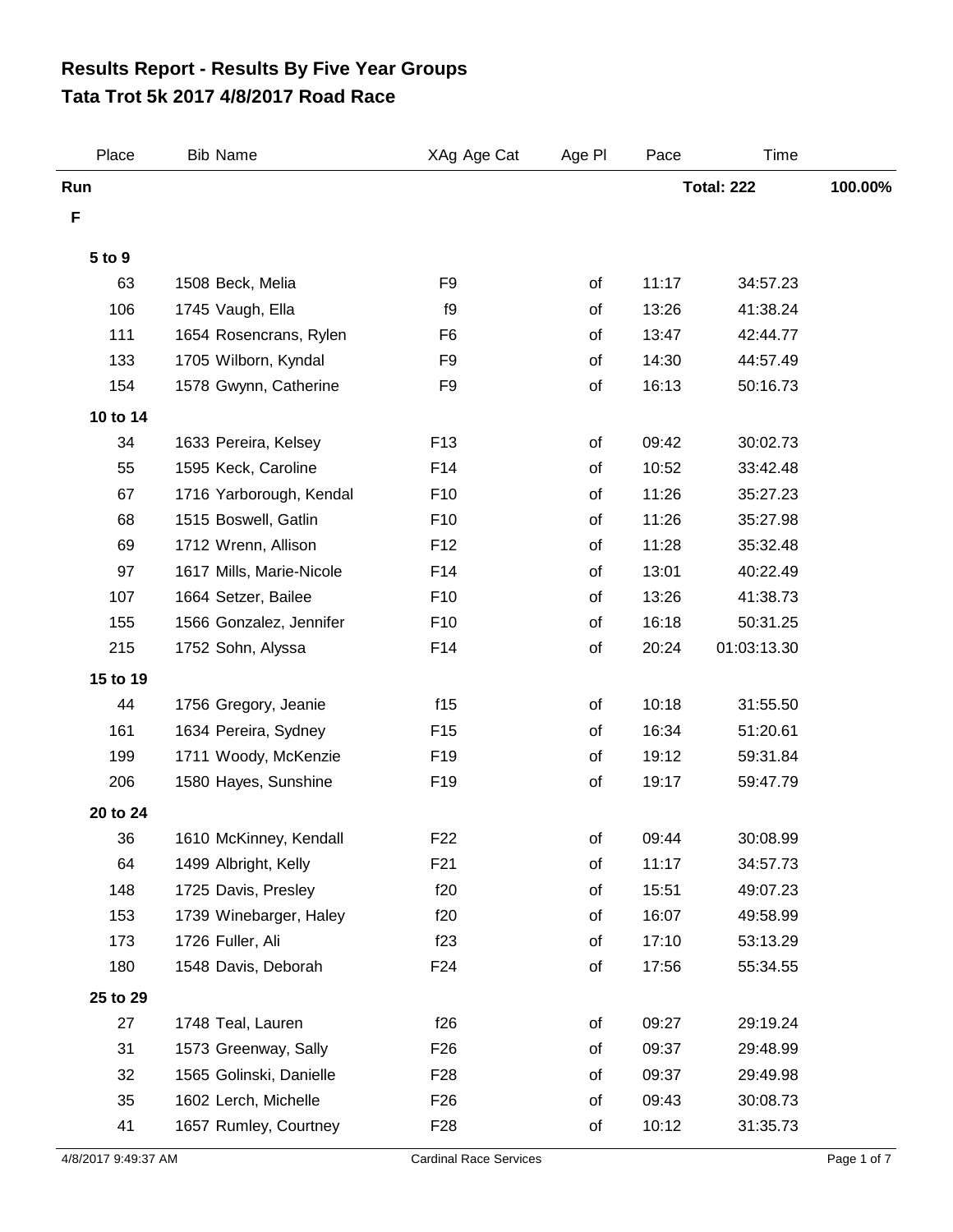| Place    | <b>Bib Name</b>             | XAg Age Cat     | Age PI | Pace  | Time        |  |
|----------|-----------------------------|-----------------|--------|-------|-------------|--|
| 58       | 1702 Whittington, Katherine | F <sub>27</sub> | of     | 11:05 | 34:22.98    |  |
| 59       | 1546 Crosetto, Allison      | F <sub>26</sub> | of     | 11:05 | 34:22.99    |  |
| 62       | 1738 Winebarger, Danielle   | f26             | of     | 11:10 | 34:37.98    |  |
| 73       | 1668 Simmons, Tricia        | F <sub>28</sub> | of     | 11:42 | 36:14.98    |  |
| 74       | 1675 Stalker, Kayla         | F <sub>25</sub> | of     | 11:42 | 36:15.24    |  |
| 81       | 1649 Riley, Dawn            | F <sub>28</sub> | of     | 12:02 | 37:18.48    |  |
| 82       | 1586 James, Brittany        | F <sub>28</sub> | of     | 12:08 | 37:35.98    |  |
| 90       | 1676 Stanford, Megan        | F <sub>28</sub> | of     | 12:30 | 38:44.73    |  |
| 95       | 1591 Jones, Katherine       | F <sub>27</sub> | of     | 13:00 | 40:16.99    |  |
| 115      | 1724 Byrd, Brittany         | f27             | of     | 13:59 | 43:21.73    |  |
| 128      | 1671 Smith, Caroline        | F <sub>29</sub> | of     | 14:24 | 44:36.98    |  |
| 175      | 1728 Hopkins, Erika         | f29             | of     | 17:13 | 53:20.82    |  |
| 176      | 1734 Stevenson, Natalie     | f27             | of     | 17:13 | 53:22.29    |  |
| 177      | 1627 Owens, Katie           | F <sub>25</sub> | of     | 17:41 | 54:49.57    |  |
| 183      | 1625 Osborne, Jana          | F <sub>28</sub> | of     | 18:15 | 56:33.80    |  |
| 211      | 1701 White, Michelle        | F <sub>25</sub> | of     | 20:07 | 01:02:21.04 |  |
| 30 to 34 |                             |                 |        |       |             |  |
| 5        | 1652 Robbins, Carrie        | F30             | of     | 07:17 | 22:34.98    |  |
| 23       | 1588 Jones, Brynn           | F34             | of     | 09:19 | 28:52.23    |  |
| 25       | 1559 Edwards, Ellen         | F30             | of     | 09:24 | 29:08.23    |  |
| 29       | 1618 Mitchell, Natalie      | F33             | of     | 09:30 | 29:28.48    |  |
| 49       | 1577 Gural, Reagan          | F33             | of     | 10:45 | 33:18.98    |  |
| 87       | 1620 Mott, Jennifer         | F30             | of     | 12:28 | 38:37.98    |  |
| 96       | 1658 Sapp, Ann              | F30             | of     | 13:00 | 40:17.23    |  |
| 103      | 1545 Crawford, Felicia      | F33             | of     | 13:15 | 41:04.48    |  |
| 114      | 1721 Allison, Kimberly      | f32             | of     | 13:58 | 43:19.26    |  |
| 120      | 1582 Herndon, Adriane       | F31             | of     | 14:02 | 43:29.85    |  |
| 137      | 1598 Kelly, Rachel          | F30             | of     | 14:50 | 45:58.24    |  |
| 141      | 1600 Kirby, Rosanna         | F33             | of     | 15:09 | 46:59.24    |  |
| 146      | 1732 Shaffner, Christian    | f33             | of     | 15:50 | 49:06.50    |  |
| 170      | 1537 Clendenin, Amber       | F34             | of     | 16:59 | 52:39.49    |  |
| 178      | 1517 Bottorff, Sarah        | F33             | of     | 17:41 | 54:49.80    |  |
| 192      | 1501 Allen, Katie           | F32             | of     | 18:48 | 58:16.05    |  |
| 193      | 1593 Jones, Tara            | F34             | of     | 18:48 | 58:16.06    |  |
| 200      | 1673 Sockwell, Hannah       | F33             | of     | 19:13 | 59:34.04    |  |
| 209      | 1585 Houck, Julie           | F34             | of     | 19:56 | 01:01:46.05 |  |
| 35 to 39 |                             |                 |        |       |             |  |
| 15       | 1635 Perez, naiomy          | F38             | of     | 08:49 | 27:19.48    |  |
| 30       | 1741 Yarbrough, Ivy         | f36             | of     | 09:33 | 29:37.74    |  |
| 45       | 1592 Jones, Renea           | F38             | of     | 10:18 | 31:55.74    |  |
|          |                             |                 |        |       |             |  |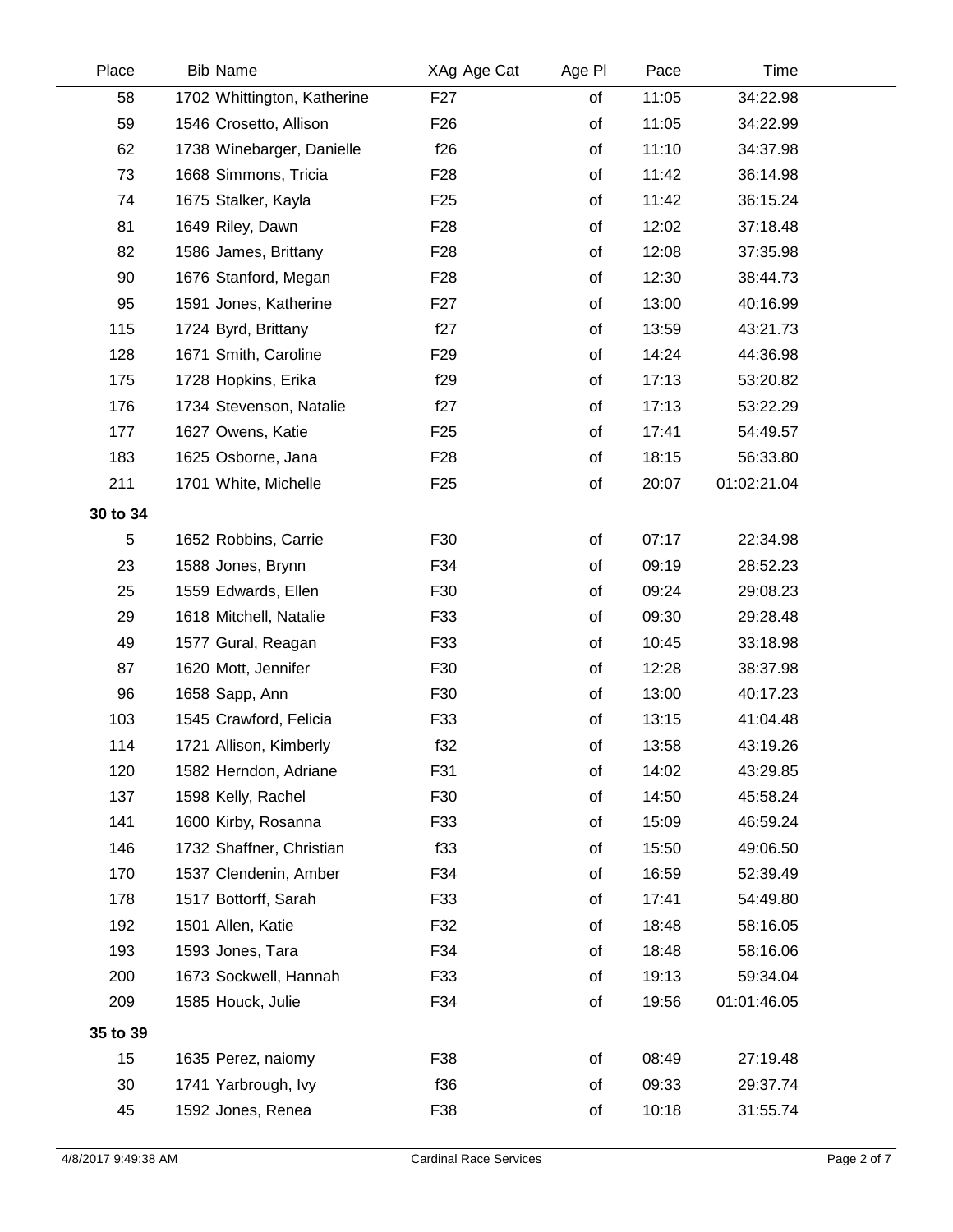| Place               | <b>Bib Name</b>          | XAg Age Cat                   | Age PI | Pace  | Time        |             |
|---------------------|--------------------------|-------------------------------|--------|-------|-------------|-------------|
| 48                  | 1689 Tyson, Crystal      | F37                           | of     | 10:45 | 33:18.23    |             |
| 50                  | 1587 Johnson, Renee      | F38                           | of     | 10:45 | 33:19.24    |             |
| 52                  | 1623 Murray, Daniella    | F38                           | of     | 10:49 | 33:30.49    |             |
| 57                  | 1653 Rosencrans, Pamela  | F38                           | of     | 11:00 | 34:07.23    |             |
| 66                  | 1639 Potter, Holly       | F38                           | of     | 11:25 | 35:24.23    |             |
| 70                  | 1650 Riley, Heather      | F38                           | of     | 11:37 | 36:02.23    |             |
| 78                  | 1704 Wilborn, Heather    | F39                           | of     | 11:46 | 36:29.48    |             |
| 84                  | 1637 Pierce, Courtenay   | F38                           | of     | 12:13 | 37:51.48    |             |
| 116                 | 1541 Cobb, Teresa        | F39                           | of     | 14:00 | 43:24.73    |             |
| 121                 | 1608 Mattson, Stephanie  | F36                           | of     | 14:03 | 43:32.49    |             |
| 122                 | 1619 Morrison, Lisa      | F39                           | of     | 14:03 | 43:32.74    |             |
| 132                 | 1727 Gathings, Jen       | f38                           | of     | 14:27 | 44:48.75    |             |
| 142                 | 1611 McMahan, Heather    | F36                           | of     | 15:21 | 47:35.98    |             |
| 147                 | 1729 House, Tracey       | f35                           | of     | 15:51 | 49:06.75    |             |
| 151                 | 1605 Little, Angelia     | F37                           | of     | 15:56 | 49:22.98    |             |
| 158                 | 1644 Reimer, Kelly       | F39                           | of     | 16:31 | 51:13.48    |             |
| 163                 | 1642 Randolph, Lynn      | F39                           | of     | 16:35 | 51:25.64    |             |
| 166                 | 1616 Mills, Emily        | F35                           | of     | 16:37 | 51:30.73    |             |
| 168                 | 1753 Woody, Tammy        | f39                           | of     | 16:57 | 52:33.50    |             |
| 169                 | 1538 Clendenin, Whittney | F36                           | of     | 16:58 | 52:37.26    |             |
| 171                 | 1747 Chatman, Sabrina    | f35                           | of     | 17:03 | 52:51.49    |             |
| 172                 | 1607 Matkins, Bethany    | F35                           | of     | 17:07 | 53:05.23    |             |
| 190                 | 1621 Murphy, Amy         | F35                           | of     | 18:48 | 58:15.54    |             |
| 191                 | 1556 DiTondo, Denise     | F39                           | of     | 18:48 | 58:16.04    |             |
| 208                 | 1510 Beshel, Jennie      | F39                           | of     | 19:21 | 59:59.04    |             |
| 210                 | 1520 Brewer, Holly       | F35                           | of     | 19:56 | 01:01:47.30 |             |
| 213                 | 1532 Moricle, BJ         | F39                           | of     | 20:11 | 01:02:34.54 |             |
| 40 to 44            |                          |                               |        |       |             |             |
| 6                   | 1749 Lambert, Zoila      | f43                           | of     | 07:21 | 22:47.98    |             |
| 12                  | 1755 Bixby, Elaine       | f42                           | of     | 08:13 | 25:27.48    |             |
| 19                  | 1719 Zang, Jenny         | F42                           | of     | 08:59 | 27:51.98    |             |
| 20                  | 1503 Allred, Emily       | F41                           | of     | 09:08 | 28:17.48    |             |
| 42                  | 1596 Keck, Carrie        | F41                           | of     | 10:13 | 31:39.48    |             |
| 61                  | 1714 Wrenn, Tina         | F42                           | of     | 11:08 | 34:30.48    |             |
| 77                  | 1717 Yarbrough, Melissa  | F44                           | of     | 11:44 | 36:22.73    |             |
| 85                  | 1686 Turner, Alison      | F41                           | of     | 12:13 | 37:51.48    |             |
| 89                  | 1760 Brady, Paula        | f44                           | of     | 12:28 | 38:39.23    |             |
| 100                 | 1576 Gunter, Jennifer    | F40                           | of     | 13:07 | 40:39.23    |             |
| 109                 | 1708 Williams, Shannon   | F42                           | of     | 13:35 | 42:04.99    |             |
| 123                 | 1555 Dennison, Janna     | F41                           | of     | 14:04 | 43:37.93    |             |
| 126                 | 1544 Corbett, Jacqueline | F42                           | of     | 14:09 | 43:50.73    |             |
| 4/8/2017 9:49:39 AM |                          | <b>Cardinal Race Services</b> |        |       |             | Page 3 of 7 |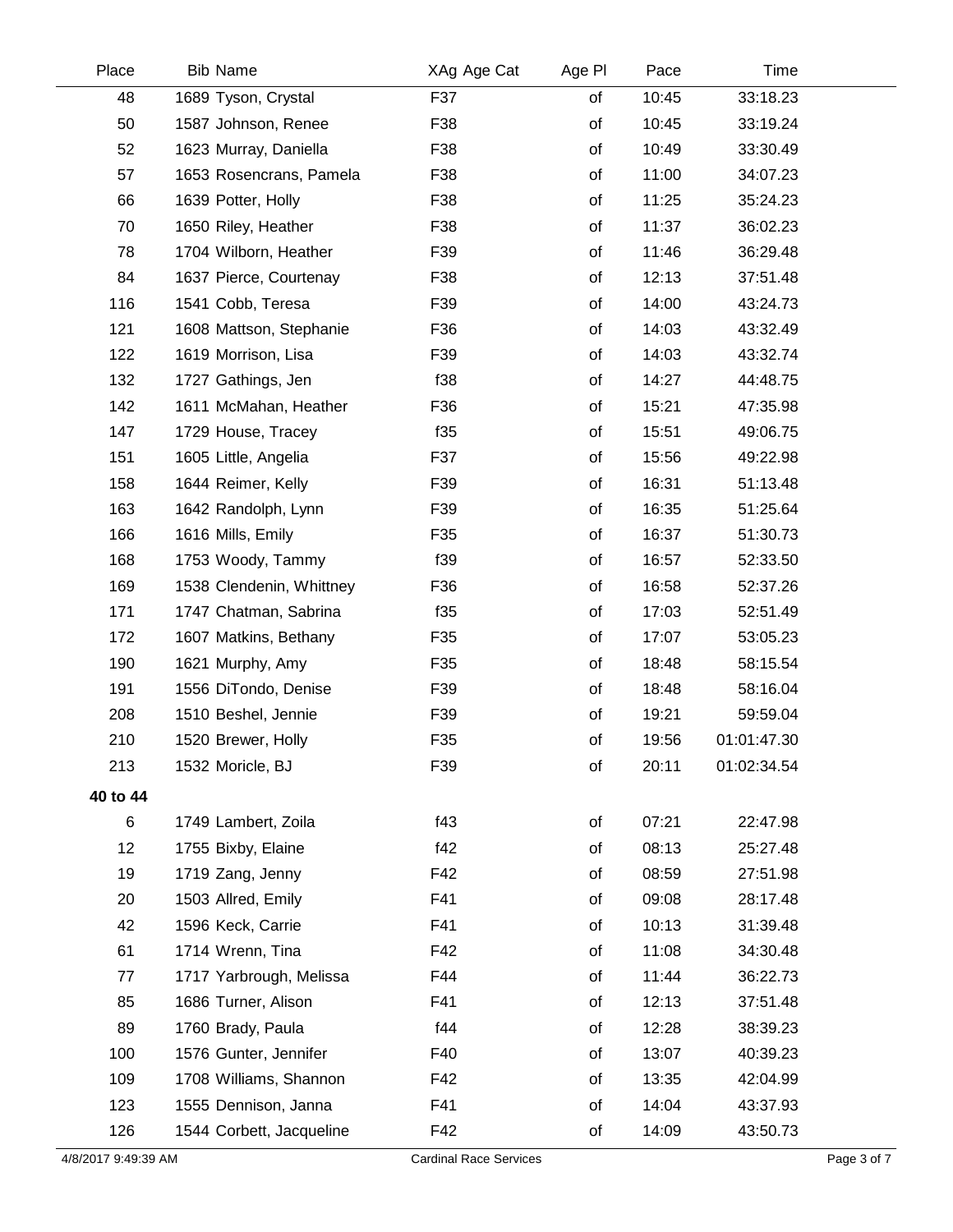| Place    | <b>Bib Name</b>          | XAg Age Cat     | Age PI | Pace  | Time        |  |
|----------|--------------------------|-----------------|--------|-------|-------------|--|
| 127      | 1757 Turner, Monte       | f44             | of     | 14:13 | 44:04.74    |  |
| 149      | 1731 Parker, Angela      | f43             | of     | 15:51 | 49:07.24    |  |
| 157      | 1744 Gwyan, Susan        | f44             | of     | 16:21 | 50:40.73    |  |
| 185      | 1678 SUTPHIN, JILL       | F43             | of     | 18:41 | 57:56.30    |  |
| 187      | 1698 Webster, Ardra      | F44             | of     | 18:45 | 58:06.81    |  |
| 205      | 1569 Goodwin, Dawn       | F43             | of     | 19:17 | 59:46.06    |  |
| 217      | 1674 Sohn, DeAnna        | F44             | of     | 20:24 | 01:03:14.54 |  |
| 45 to 49 |                          |                 |        |       |             |  |
| 24       | 1693 Walker, Michele     | F47             | of     | 09:24 | 29:06.98    |  |
| 26       | 1709 woodruff, jayne     | F46             | of     | 09:26 | 29:14.73    |  |
| 47       | 1523 Brown, Tina         | F45             | of     | 10:33 | 32:43.48    |  |
| 71       | 1516 Boswell, Jennifer   | F46             | of     | 11:38 | 36:02.48    |  |
| 83       | 1579 Harper, Leigh       | F47             | of     | 12:08 | 37:36.98    |  |
| 99       | 1506 Bailey-James, Dawn  | F49             | of     | 13:04 | 40:30.73    |  |
| 113      | 1669 Skonieczny, Janeen  | F46             | of     | 13:58 | 43:17.73    |  |
| 117      | 1679 Swain, Ginger       | F45             | of     | 14:01 | 43:25.99    |  |
| 134      | 1700 white, carmen       | f45             | of     | 14:31 | 44:58.98    |  |
| 138      | 1683 Taylor, Joann       | F45             | of     | 14:58 | 46:22.48    |  |
| 156      | 1631 Penny, Deb          | F49             | of     | 16:20 | 50:36.98    |  |
| 164      | 1632 Pereira, Edie       | F45             | of     | 16:36 | 51:26.98    |  |
| 167      | 1561 Fogleman, Teri      | F49             | of     | 16:57 | 52:32.99    |  |
| 179      | 1643 Rascoe, Shannon     | F47             | of     | 17:55 | 55:32.62    |  |
| 182      | 1667 Sigmon, Renae       | F46             | of     | 17:56 | 55:35.55    |  |
| 188      | 1677 stephens, gwendolyn | F47             | of     | 18:45 | 58:08.55    |  |
| 189      | 1527 Canada, Lisa        | F48             | of     | 18:45 | 58:08.56    |  |
| 195      | 1509 Bennett, Beatrice   | F45             | of     | 18:56 | 58:41.80    |  |
| 197      | 1710 Woody, Deanna       | F47             | of     | 19:06 | 59:12.57    |  |
| 204      | 1666 Shernock, Angie     | F48             | of     | 19:17 | 59:46.05    |  |
| 214      | 1540 Cobb, Sandy         | F46             | of     | 20:11 | 01:02:34.55 |  |
| 219      | 1662 Ring, Cyndi         | F45             | of     | 21:33 | 01:06:47.30 |  |
| 220      | 1574 Gulledge, Christie  | F47             | of     | 21:33 | 01:06:47.57 |  |
| 50 to 54 |                          |                 |        |       |             |  |
| 22       | 1564 Gilliam, Tammy      | F <sub>52</sub> | of     | 09:13 | 28:35.73    |  |
| 37       | 1601 Kluttz, Lisa        | F <sub>51</sub> | of     | 09:53 | 30:39.23    |  |
| 40       | 1629 Patterson, Kim      | F <sub>50</sub> | of     | 10:11 | 31:35.49    |  |
| 51       | 1695 Ward, Renee         | F <sub>51</sub> | of     | 10:47 | 33:26.98    |  |
| 92       | 1572 Greenway, Mary      | F54             | of     | 12:45 | 39:32.73    |  |
| 94       | 1718 Yarnell, Margie     | F <sub>54</sub> | of     | 13:00 | 40:16.49    |  |
| 98       | 1707 Willets, Kelli      | F <sub>51</sub> | of     | 13:02 | 40:25.24    |  |
| 101      | 1609 McHugh, Allison     | F <sub>52</sub> | of     | 13:07 | 40:39.99    |  |
|          |                          |                 |        |       |             |  |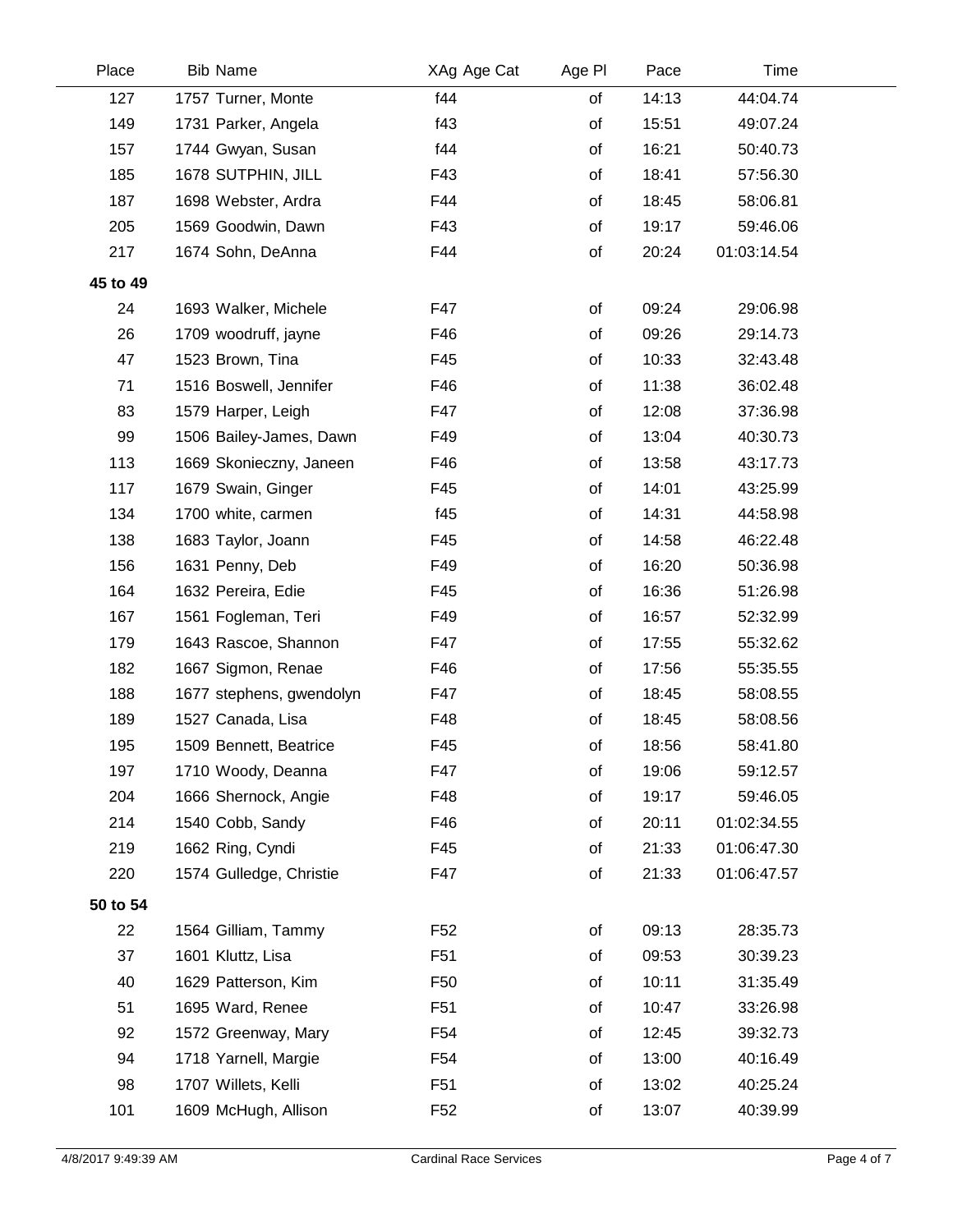| Place      | <b>Bib Name</b>          | XAg Age Cat     | Age PI | Pace  | Time        |  |
|------------|--------------------------|-----------------|--------|-------|-------------|--|
| 110        | 1528 Capps, Kim          | F <sub>52</sub> | of     | 13:38 | 42:16.73    |  |
| 118        | 1730 Nelson, Kathy       | f51             | of     | 14:02 | 43:29.51    |  |
| 135        | 1581 Hensley, Lisa       | F <sub>53</sub> | of     | 14:48 | 45:53.24    |  |
| 150        | 1694 Walker, Sharon      | F <sub>50</sub> | of     | 15:55 | 49:20.23    |  |
| 152        | 1740 Winebarger, Wendy   | f52             | of     | 16:07 | 49:58.74    |  |
| 165        | 1519 Braxton, Rita       | F <sub>53</sub> | of     | 16:36 | 51:27.99    |  |
| 174        | 1583 Hitchcock, Denine   | F <sub>51</sub> | of     | 17:10 | 53:13.99    |  |
| 198        | 1688 Turner, Susan       | F <sub>53</sub> | of     | 19:12 | 59:30.05    |  |
| 201        | 1505 Ashley, Donna       | F52             | of     | 19:13 | 59:34.79    |  |
| 207        | 1570 Granger, Pam        | F <sub>53</sub> | of     | 19:21 | 59:58.79    |  |
| 222        | 1659 Satterfield, Diane  | F <sub>50</sub> | of     | 21:33 | 01:06:49.29 |  |
| 55 to 59   |                          |                 |        |       |             |  |
| 65         | 1575 Gumbrecht, Carrie   | F <sub>59</sub> | of     | 11:17 | 34:59.73    |  |
| 88         | 1500 Albright, Patsy     | F <sub>56</sub> | of     | 12:28 | 38:38.98    |  |
| 102        | 1507 Bauer, Robin        | F <sub>58</sub> | of     | 13:09 | 40:47.23    |  |
| 108        | 1584 Hodges, Chi Chi     | F <sub>59</sub> | of     | 13:32 | 41:57.99    |  |
| 140        | 1554 Dean, Robin         | F <sub>56</sub> | of     | 15:04 | 46:43.74    |  |
| 212        | 1518 Bowman, Youvonna    | F <sub>55</sub> | of     | 20:08 | 01:02:24.85 |  |
| 60 to 64   |                          |                 |        |       |             |  |
| 39         | 1504 Anderson, Anne      | F61             | of     | 10:03 | 31:08.98    |  |
| 93         | 1571 Greene, Nann        | F63             | of     | 12:59 | 40:15.49    |  |
| 119        | 1691 Valdez, Karen       | F62             | of     | 14:02 | 43:29.75    |  |
| 124        | 1535 Cheek, Karen        | F64             | of     | 14:06 | 43:41.25    |  |
| 139        | 1648 Rigsbee, Bonnie     | F61             | of     | 15:00 | 46:29.99    |  |
| 194        | 1514 Boger, Sharon       | F60             | of     | 18:56 | 58:41.54    |  |
| 196        | 1628 Parsons, Deb        | F62             | of     | 18:58 | 58:46.97    |  |
| 202        | 1692 Vaughan, Millie     | F61             | of     | 19:15 | 59:40.83    |  |
| 65 to 69   |                          |                 |        |       |             |  |
| 159        | 1645 Reimer, Virginia    | F65             | of     | 16:32 | 51:13.98    |  |
| 216        | 1687 Turner, Cheryl      | F67             | οf     | 20:24 | 01:03:14.45 |  |
| 218        | 1720 Zarin, Nancy        | F68             | of     | 21:32 | 01:06:45.06 |  |
| 70 to 74   |                          |                 |        |       |             |  |
| 221        | 1630 Pennington, Mariana | F74             | of     | 21:33 | 01:06:49.05 |  |
|            |                          |                 |        |       |             |  |
| 75 to 79   |                          |                 |        |       |             |  |
| 203        | 1665 Shepherd, Percilla  | F75             | of     | 19:16 | 59:44.29    |  |
| 100 to 104 |                          |                 |        |       |             |  |
| 131        | 1743 Graden, Barb        | F100            | of     | 14:27 | 44:47.75    |  |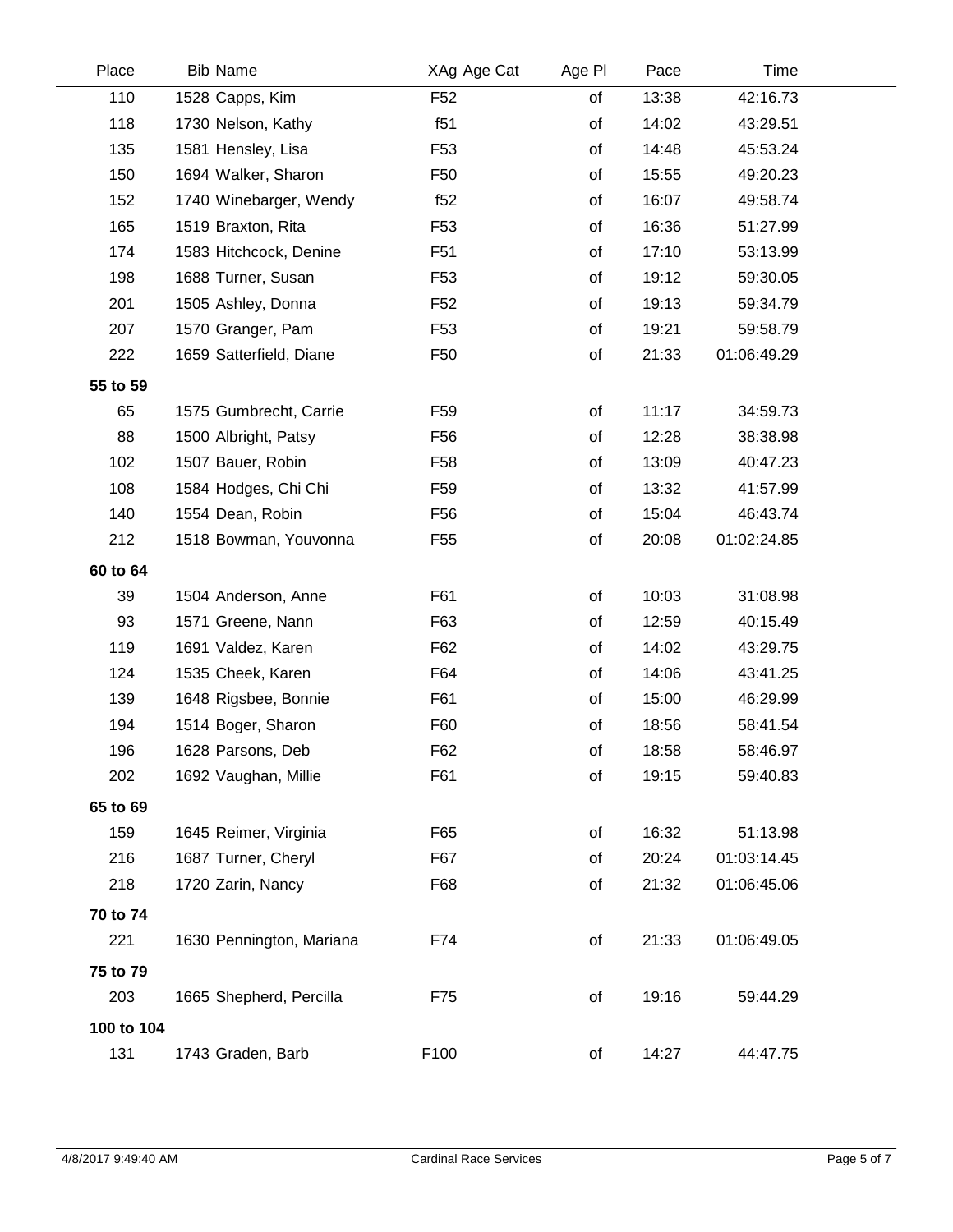| Place    | <b>Bib Name</b>            | XAg Age Cat    | Age PI | Pace  | Time     |  |
|----------|----------------------------|----------------|--------|-------|----------|--|
| M        |                            |                |        |       |          |  |
| 5 to 9   |                            |                |        |       |          |  |
| 60       | 1640 Potter, Steven        | M <sub>8</sub> | of     | 11:07 | 34:28.49 |  |
| 10 to 14 |                            |                |        |       |          |  |
| 14       | 1761 Galey, Sam            | m14            | of     | 08:47 | 27:14.99 |  |
| 33       | 1594 Keck, Burch           | M12            | of     | 09:40 | 29:57.73 |  |
| 75       | 1539 Cobb, Jacob           | M13            | of     | 11:42 | 36:17.23 |  |
| 79       | 1713 wrenn, preston        | M13            | of     | 11:47 | 36:32.24 |  |
| 15 to 19 |                            |                |        |       |          |  |
| 8        | 1746 Brokes, Andrew        | m15            | of     | 07:42 | 23:51.98 |  |
| 105      | 1624 Noel, Donovan         | M16            | of     | 13:25 | 41:33.98 |  |
| 145      | 1684 Taylor, Spenser       | M18            | of     | 15:42 | 48:40.26 |  |
| 20 to 24 |                            |                |        |       |          |  |
| 186      | 1542 Coleman, Allen        | M23            | of     | 18:44 | 58:05.56 |  |
| 25 to 29 |                            |                |        |       |          |  |
| 9        | 1549 Davis, Luke           | M27            | of     | 07:51 | 24:20.73 |  |
| 11       | 1758 Stevenson, Chris      | m27            | of     | 07:58 | 24:40.74 |  |
| 28       | 1703 Whittington, Patrick  | M28            | of     | 09:29 | 29:24.73 |  |
| 181      | 1531 Charles, lan          | M28            | of     | 17:56 | 55:34.82 |  |
| 30 to 34 |                            |                |        |       |          |  |
| 4        | 1759 Crosetto, Dominick    | m31            | of     | 07:09 | 22:09.48 |  |
| 13       | 1636 Pieper, Joe           | M34            | of     | 08:27 | 26:11.23 |  |
| 56       | 1685 Thurnes, James        | M31            | of     | 10:58 | 33:58.48 |  |
| 76       | 1497 Absher, Shea          | M32            | of     | 11:43 | 36:19.45 |  |
| 184      | 1626 Osborne, Jonathan     | M30            | of     | 18:15 | 56:34.07 |  |
| 35 to 39 |                            |                |        |       |          |  |
| 1        | 1511 Biscocho, Dhani       | M35            | of     | 06:25 | 19:54.98 |  |
| 3        | 1612 Mendez, Edy           | M37            | of     | 06:46 | 20:57.48 |  |
| 10       | 1589 jones, chris          | M35            | of     | 07:55 | 24:32.74 |  |
| 21       | 1651 Robbins, Benjamin     | M36            | of     | 09:13 | 28:33.23 |  |
| 53       | 1690 Tyson, Lamont         | M36            | of     | 10:49 | 33:31.23 |  |
| 80       | 1615 Mills, Catherine      | M37            | of     | 11:49 | 36:37.99 |  |
| 40 to 44 |                            |                |        |       |          |  |
| 17       | 1742 Yarbrough, Kirk       | m43            | of     | 08:53 | 27:31.73 |  |
| 46       | 1590 Jones, David          | M44            | of     | 10:27 | 32:24.49 |  |
| 54       | 1614 Meza, Tony            | M41            | of     | 10:49 | 33:31.48 |  |
| 112      | 1567 Gonzalez, Julio Cesar | M43            | of     | 13:53 | 43:02.98 |  |

**45 to 49**